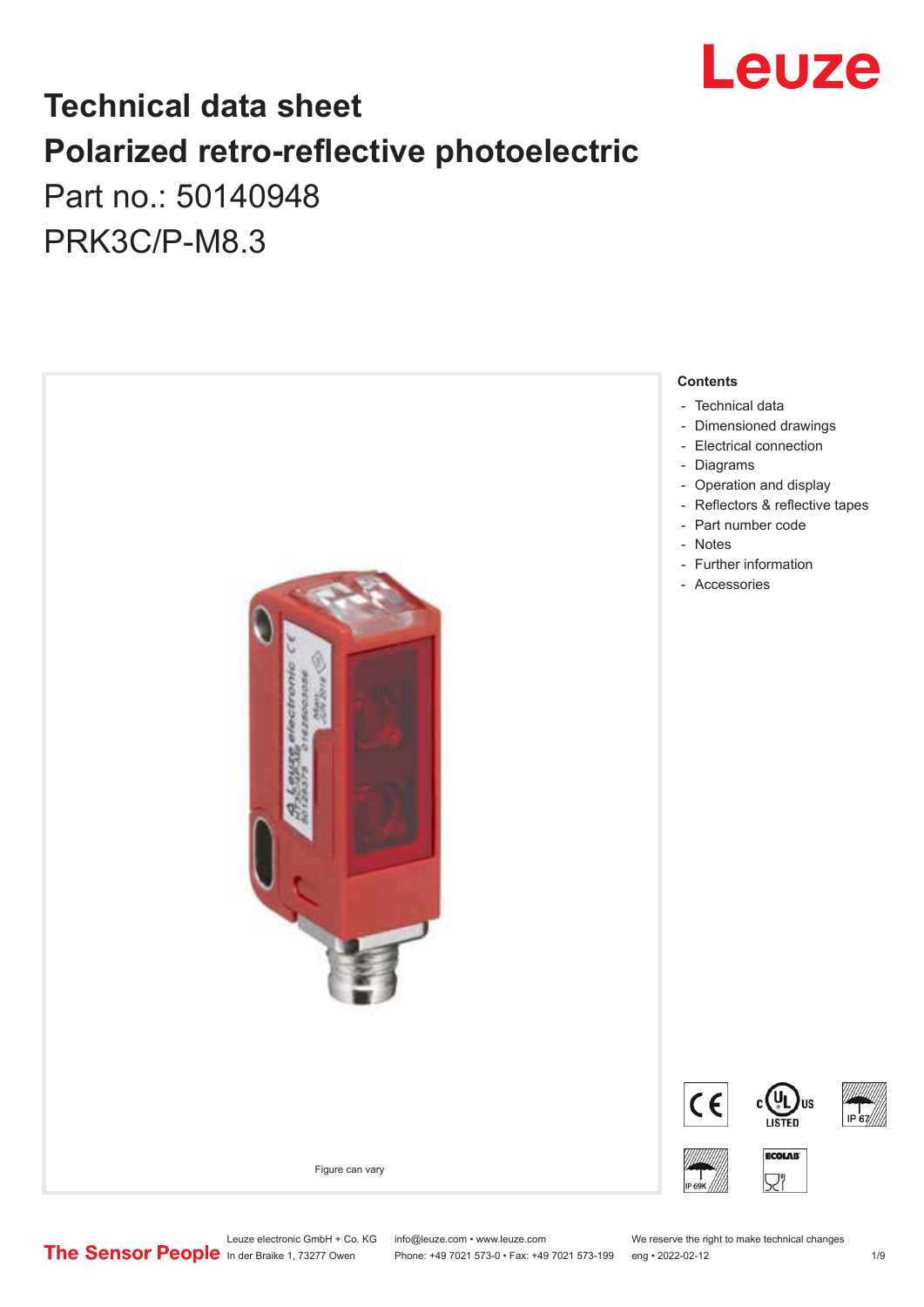### <span id="page-1-0"></span>**Technical data**

# Leuze

#### **Basic data**

| Series                                                    | 3C                                      |  |  |
|-----------------------------------------------------------|-----------------------------------------|--|--|
| <b>Operating principle</b>                                | Reflection principle                    |  |  |
| <b>Optical data</b>                                       |                                         |  |  |
| <b>Operating range</b>                                    | Guaranteed operating range              |  |  |
| <b>Operating range</b>                                    | $0.1$ 5 m, With reflector TK(S) 100x100 |  |  |
| <b>Operating range limit</b>                              | Typical operating range                 |  |  |
| <b>Operating range limit</b>                              | 0.1  6 m, With reflector TK(S) 100x100  |  |  |
| <b>Light source</b>                                       | LED, Red                                |  |  |
| Wavelength                                                | 633 nm                                  |  |  |
| <b>Transmitted-signal shape</b>                           | Pulsed                                  |  |  |
| LED group                                                 | Exempt group (in acc. with EN 62471)    |  |  |
| <b>Electrical data</b>                                    |                                         |  |  |
| <b>Protective circuit</b>                                 | Polarity reversal protection            |  |  |
|                                                           | Short circuit protected                 |  |  |
|                                                           |                                         |  |  |
| Performance data                                          |                                         |  |  |
| Supply voltage U <sub>R</sub>                             | 10  30 V, DC, Incl. residual ripple     |  |  |
| <b>Residual ripple</b>                                    | 0  15 %, From $U_{\rm B}$               |  |  |
| <b>Open-circuit current</b>                               | $020$ mA                                |  |  |
|                                                           |                                         |  |  |
| Outputs<br>Number of digital switching outputs 1 Piece(s) |                                         |  |  |
|                                                           |                                         |  |  |
| <b>Switching outputs</b>                                  |                                         |  |  |
| <b>Voltage type</b>                                       | DC                                      |  |  |
| Switching current, max.                                   | 100 mA                                  |  |  |
| <b>Switching voltage</b>                                  | high: $\geq (U_{B} - 2V)$               |  |  |
|                                                           | Low: $\leq$ 2V                          |  |  |
|                                                           |                                         |  |  |
| <b>Switching output 1</b>                                 |                                         |  |  |
| <b>Assignment</b>                                         | Connection 1, pin 4                     |  |  |
| <b>Switching element</b>                                  | Transistor, PNP                         |  |  |
| <b>Switching principle</b>                                | Dark switching                          |  |  |
| <b>Timing</b>                                             |                                         |  |  |
| <b>Switching frequency</b>                                | 1,500 Hz                                |  |  |
| Response time                                             | $0.33$ ms                               |  |  |
| Readiness delay                                           | 300 ms                                  |  |  |
| Connection                                                |                                         |  |  |

### **Mechanical data Dimension (W x H x L)** 11.4 mm x 34.2 mm x 18.3 mm

| <b>Housing material</b>           | <b>Plastic</b>               |
|-----------------------------------|------------------------------|
| <b>Plastic housing</b>            | PC-ABS                       |
| Lens cover material               | Plastic / PMMA               |
| Net weight                        | 10q                          |
| <b>Housing color</b>              | Red                          |
| Type of fastening                 | Through-hole mounting        |
|                                   | Via optional mounting device |
| <b>Compatibility of materials</b> | <b>ECOLAB</b>                |
|                                   |                              |
| <b>Operation and display</b>      |                              |
| Type of display                   | LED                          |
| <b>Number of LEDs</b>             | 2 Piece(s)                   |
|                                   |                              |
| <b>Environmental data</b>         |                              |
| Ambient temperature, operation    | $-40$ 60 °C                  |
| Ambient temperature, storage      | $-4070 °C$                   |
| <b>Certifications</b>             |                              |
|                                   |                              |
|                                   |                              |
| Degree of protection              | IP 67                        |
|                                   | <b>IP 69K</b>                |
| <b>Protection class</b>           | III                          |
| <b>Certifications</b>             | c UL US                      |
| <b>Standards applied</b>          | IEC 60947-5-2                |
|                                   |                              |
| <b>Classification</b>             |                              |
| <b>Customs tariff number</b>      | 85365019                     |
| <b>ECLASS 5.1.4</b>               | 27270902                     |
| <b>ECLASS 8.0</b>                 | 27270902                     |
| <b>ECLASS 9.0</b>                 | 27270902                     |
| <b>ECLASS 10.0</b>                | 27270902                     |
| ECLASS 11.0                       | 27270902                     |
| <b>ECLASS 12.0</b>                | 27270902                     |
| <b>ETIM 5.0</b>                   | EC002717                     |
| <b>ETIM 6.0</b>                   | EC002717                     |

#### **Connection**

| <b>Connection 1</b>       |                |  |  |  |
|---------------------------|----------------|--|--|--|
| <b>Function</b>           | Signal OUT     |  |  |  |
|                           | Voltage supply |  |  |  |
| <b>Type of connection</b> | Connector      |  |  |  |
| <b>Thread size</b>        | M <sub>8</sub> |  |  |  |
| <b>Type</b>               | Male           |  |  |  |
| <b>Material</b>           | Metal          |  |  |  |
| No. of pins               | $3 - pin$      |  |  |  |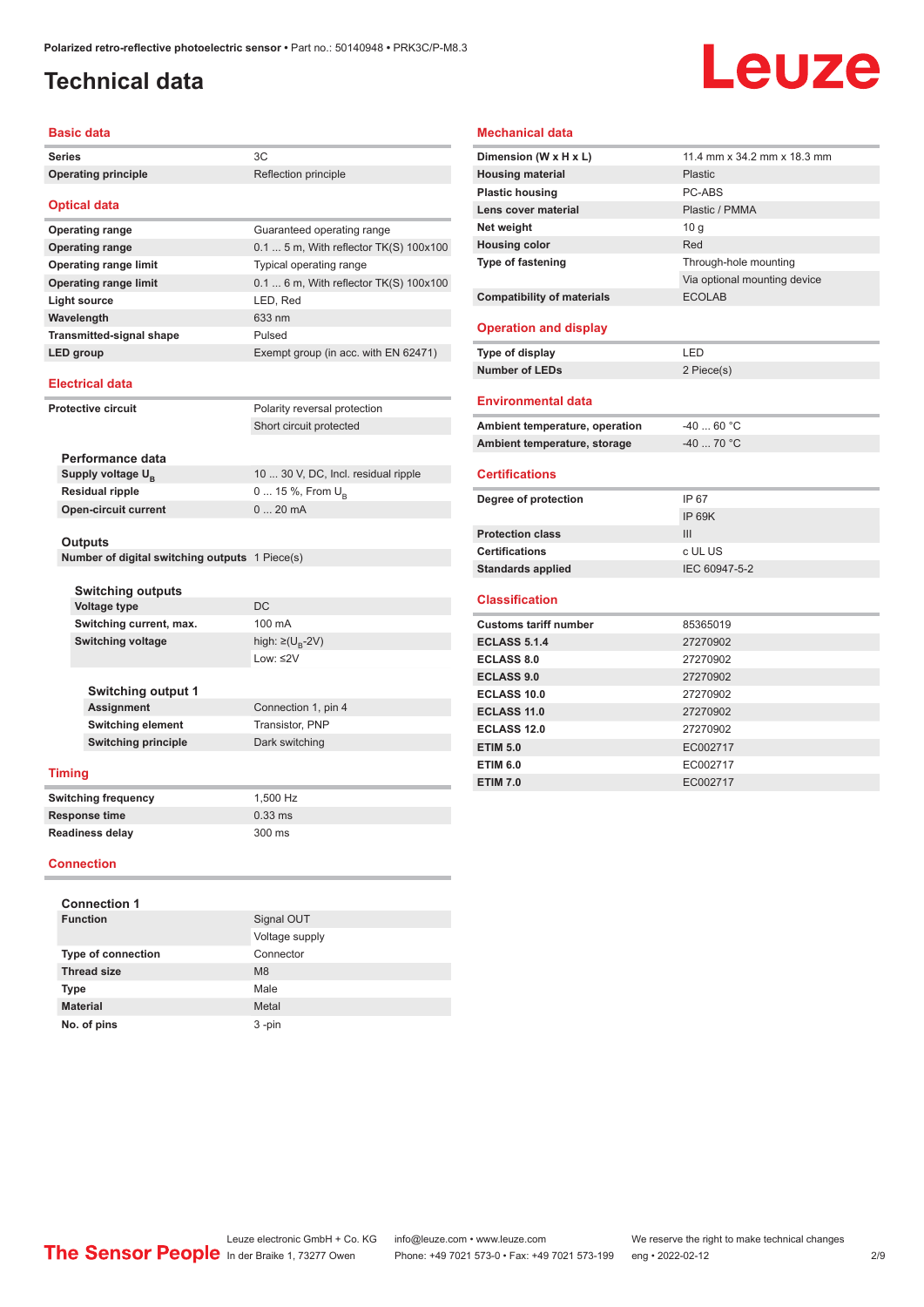## <span id="page-2-0"></span>**Dimensioned drawings**

Leuze

All dimensions in millimeters



- A Green LED
- B Yellow LED
- C Optical axis
- C1 Receiver
- C2 Transmitter
- E Mounting sleeve (standard) F Threaded sleeve (3C.B series)

## **Electrical connection**

### **Connection 1**

| Signal OUT     |
|----------------|
| Voltage supply |
| Connector      |
| M <sub>8</sub> |
| Male           |
| Metal          |
| $3 - pin$      |
|                |

### **Pin Pin assignment**

| $\overline{1}$ | $V +$            |
|----------------|------------------|
| $\overline{3}$ | GND              |
| $\overline{4}$ | OUT <sub>1</sub> |
|                |                  |

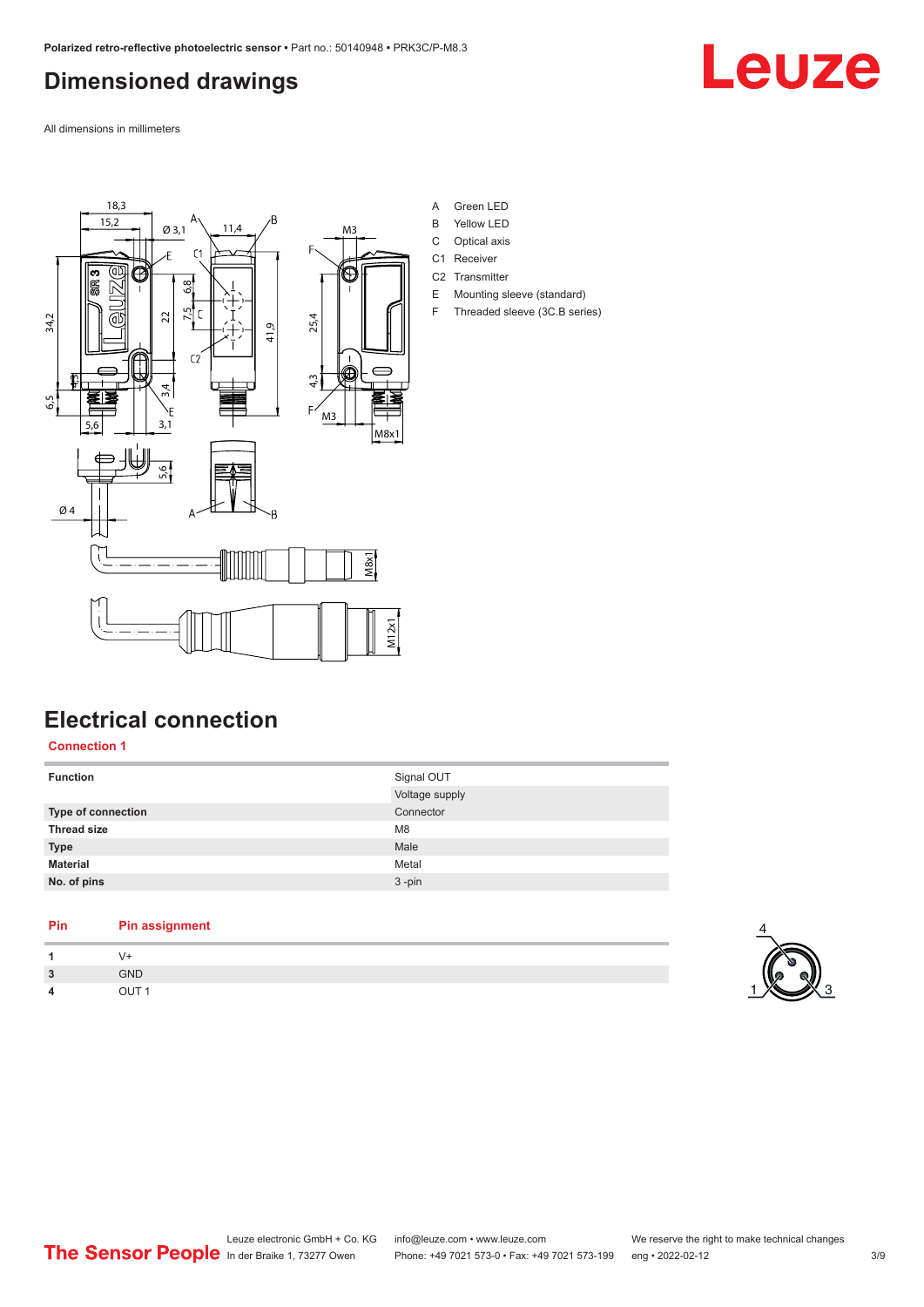### <span id="page-3-0"></span>**Diagrams**

# Leuze

### Typ. response behavior



## Typ. function reserve

#### y 0 x 10 20 30 50 60 70 80 40 0 1 2 4 3 5 6 **A B**  $- \cdot c$ **D**

- x Distance [m]
- y Function reserve
- A TKS 100x100
- B TKS 40x60
- C TKS 20x40
- D Film REF 4-A-50x50

## **Operation and display**

| <b>LED</b>     | <b>Display</b>           | <b>Meaning</b>                       |
|----------------|--------------------------|--------------------------------------|
|                | Green, continuous light  | Ready                                |
| $\overline{2}$ | Yellow, continuous light | Light path free                      |
|                | Yellow, flashing         | Light path free, no function reserve |

## **Reflectors & reflective tapes**

| Part no. | <b>Designation</b> | <b>Operating range</b><br><b>Operating range</b> | <b>Description</b>                                                                                                                                             |
|----------|--------------------|--------------------------------------------------|----------------------------------------------------------------------------------------------------------------------------------------------------------------|
| 50108300 | REF 4-A-50x50      | $0.11.2$ m<br>$0.11.6$ m                         | Design: Rectangular<br>Reflective surface: 50 mm x 50 mm<br><b>Material: Plastic</b><br>Chemical designation of the material: PMMA<br>Fastening: Self-adhesive |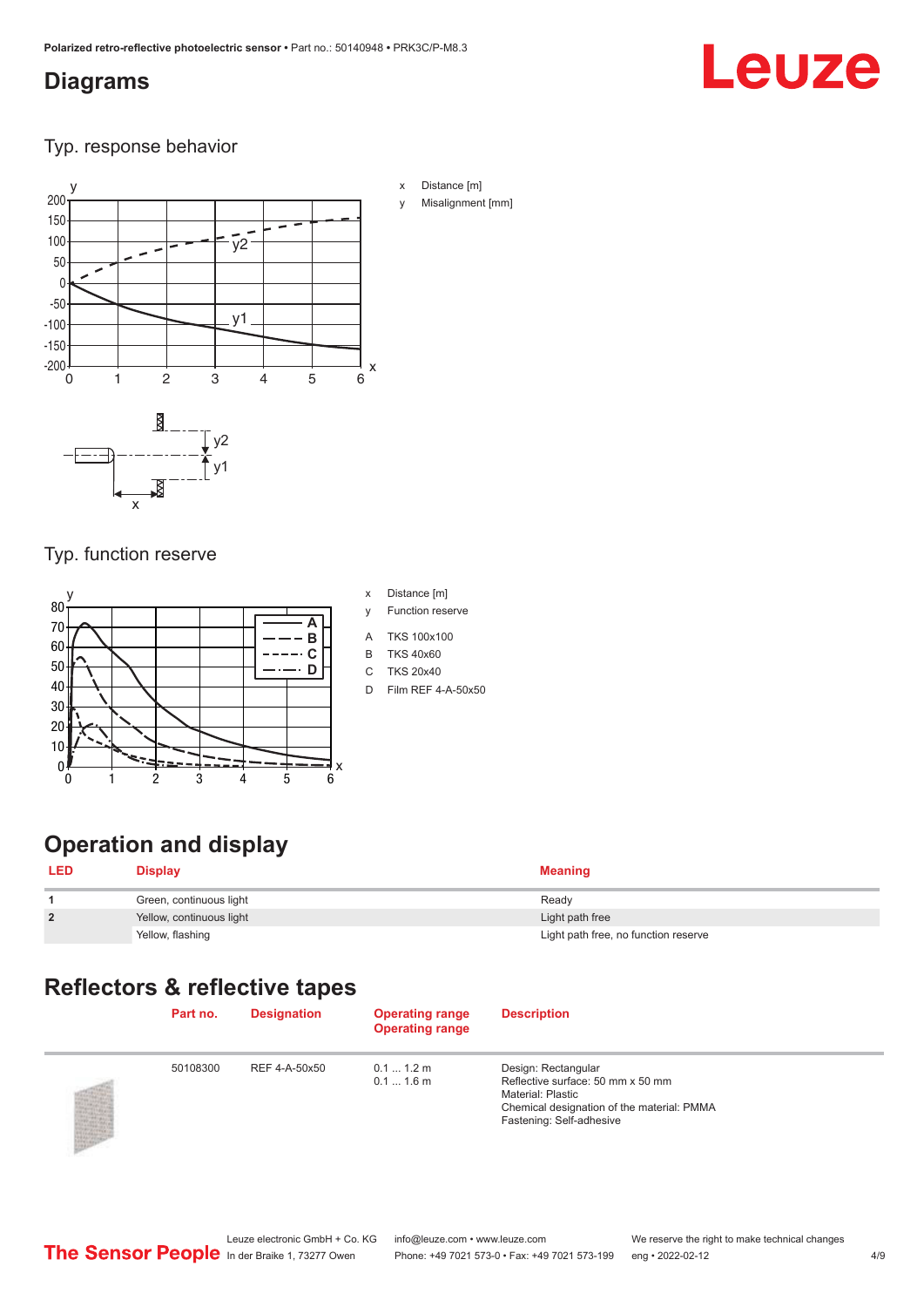### <span id="page-4-0"></span>**Reflectors & reflective tapes**

# Leuze

| Part no. | <b>Designation</b> | <b>Operating range</b><br><b>Operating range</b> | <b>Description</b>                                                                                                                                                                                                                                   |
|----------|--------------------|--------------------------------------------------|------------------------------------------------------------------------------------------------------------------------------------------------------------------------------------------------------------------------------------------------------|
| 50003192 | TK 100x100         | 0.15m<br>0.16m                                   | Design: Rectangular<br>Triple reflector size: 4 mm<br>Reflective surface: 96 mm x 96 mm<br><b>Material: Plastic</b><br>Base material: Plastic<br>Chemical designation of the material: PMMA8N<br>Fastening: Rear side can be glued                   |
| 50003189 | TK 30x50           | 0.1 1.2 m<br>$0.11.6$ m                          | Design: Rectangular<br>Triple reflector size: 4 mm<br>Reflective surface: 29 mm x 45 mm<br>Material: Plastic<br>Base material: Plastic<br>Chemical designation of the material: PMMA8N<br>Fastening: Rear side can be glued                          |
| 50024127 | <b>TK 82.2</b>     | 0.1 1.2 m<br>$0.11.6$ m                          | Design: Round<br>Triple reflector size: 4 mm<br>Reflection surface diameter: 79 mm<br><b>Material: Plastic</b><br>Base material: Plastic<br>Chemical designation of the material: PMMA8N<br>Fastening: Through-hole mounting, Rear side can be glued |
| 50022816 | <b>TKS 100X100</b> | 0.15m<br>0.16m                                   | Design: Rectangular<br>Triple reflector size: 4 mm<br>Reflective surface: 96 mm x 96 mm<br><b>Material: Plastic</b><br>Base material: Plastic<br>Chemical designation of the material: PMMA8N<br>Fastening: Through-hole mounting, Adhesive          |
| 50081283 | <b>TKS 20X40</b>   | 0.11.5m<br>0.12m                                 | Design: Rectangular<br>Triple reflector size: 2.3 mm<br>Reflective surface: 16 mm x 38 mm<br><b>Material: Plastic</b><br>Base material: Plastic<br>Chemical designation of the material: PMMA8N<br>Fastening: Through-hole mounting, Adhesive        |
| 50023525 | <b>TKS 30X50</b>   | 0.1 1.2 m<br>$0.11.6$ m                          | Design: Rectangular<br>Triple reflector size: 3 mm<br>Reflective surface: 27 mm x 44 mm<br>Material: Plastic<br>Base material: Plastic<br>Chemical designation of the material: PMMA8N<br>Fastening: Through-hole mounting, Adhesive                 |
| 50040820 | <b>TKS 40X60</b>   | 0.13m<br>0.13.6m                                 | Design: Rectangular<br>Triple reflector size: 4 mm<br>Reflective surface: 37 mm x 56 mm<br><b>Material: Plastic</b><br><b>Base material: Plastic</b><br>Chemical designation of the material: PMMA8N<br>Fastening: Through-hole mounting, Adhesive   |

### **Part number code**

Part designation: **AAA 3C d EE-f.GG H/i J-K**

### **AAA3C Operating principle / construction**

HT3C: Diffuse reflection sensor with background suppression LS3C: Throughbeam photoelectric sensor transmitter

LE3C: Throughbeam photoelectric sensor receiver

PRK3C: Retro-reflective photoelectric sensor with polarization filter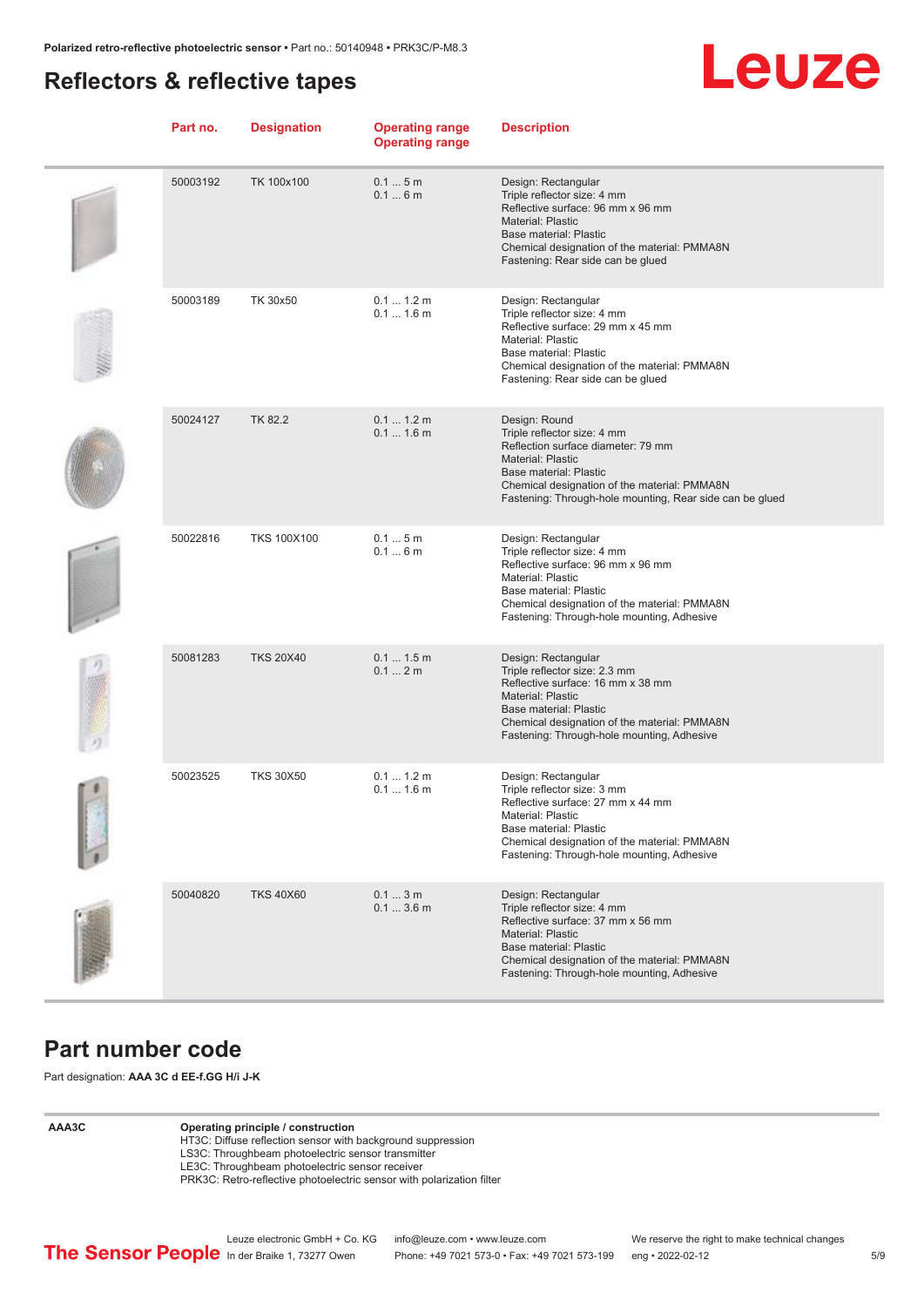### **Part number code**



| d  | Light type<br>n/a: red light<br>I: infrared light                                                                                                                                                                                                                                                                                                                                                                                                                                                                                                                                                                   |
|----|---------------------------------------------------------------------------------------------------------------------------------------------------------------------------------------------------------------------------------------------------------------------------------------------------------------------------------------------------------------------------------------------------------------------------------------------------------------------------------------------------------------------------------------------------------------------------------------------------------------------|
| EE | <b>Light source</b><br>n/a: LED<br>L1: laser class 1<br>L <sub>2</sub> : laser class 2                                                                                                                                                                                                                                                                                                                                                                                                                                                                                                                              |
| f  | Preset range (optional)<br>n/a: operating range acc. to data sheet<br>xxxF: Preset range [mm]                                                                                                                                                                                                                                                                                                                                                                                                                                                                                                                       |
| GG | <b>Equipment</b><br>n/a: standard<br>A: Autocollimation principle (single lens) for positioning tasks<br>B: Housing model with two M3 threaded sleeves, brass<br>F: Permanently set range<br>L: Long light spot<br>S: small light spot<br>T: autocollimation principle (single lens) for highly transparent bottles without tracking<br>TT: autocollimation principle (single lens) for highly transparent bottles with tracking<br>V: V-optics<br>XL: Extra long light spot<br>X: extended model<br>HF: Suppression of HF illumination (LED)                                                                       |
| н  | Operating range adjustment<br>n/a with HT: range adjustable via 8-turn potentiometer<br>n/a with retro-reflective photoelectric sensors (PRK): operating range not adjustable<br>1: 270° potentiometer<br>3: teach-in via button<br>6: auto-teach                                                                                                                                                                                                                                                                                                                                                                   |
| i. | Switching output/function OUT 1/IN: Pin 4 or black conductor<br>2: NPN transistor output, light switching<br>N: NPN transistor output, dark switching<br>4: PNP transistor output, light switching<br>P: PNP transistor output, dark switching<br>6: push-pull switching output, PNP light switching, NPN dark switching<br>G: Push-pull switching output, PNP dark switching, NPN light switching<br>L: IO-Link interface (SIO mode: PNP light switching, NPN dark switching)<br>8: activation input (activation with high signal)<br>X: pin not used<br>1: IO-Link / light switching (NPN) / dark switching (PNP) |
| J  | Switching output / function OUT 2/IN: pin 2 or white conductor<br>2: NPN transistor output, light switching<br>N: NPN transistor output, dark switching<br>4: PNP transistor output, light switching<br>P: PNP transistor output, dark switching<br>6: push-pull switching output, PNP light switching, NPN dark switching<br>G: Push-pull switching output, PNP dark switching, NPN light switching<br>W: warning output<br>X: pin not used<br>8: activation input (activation with high signal)<br>9: deactivation input (deactivation with high signal)<br>T: teach-in via cable                                 |
| κ  | <b>Electrical connection</b><br>n/a: cable, standard length 2000 mm, 4-wire<br>5000: cable, standard length 5000 mm, 4-wire<br>M8: M8 connector, 4-pin (plug)<br>M8.3: M8 connector, 3-pin (plug)<br>200-M8: cable, length 200 mm with M8 connector, 4-pin, axial (plug)<br>200-M8.3: cable, length 200 mm with M8 connector, 3-pin, axial (plug)<br>200-M12: cable, length 200 mm with M12 connector, 4-pin, axial (plug)                                                                                                                                                                                          |
|    | <b>Note</b>                                                                                                                                                                                                                                                                                                                                                                                                                                                                                                                                                                                                         |
|    | $\&$ A list with all available device types can be found on the Leuze website at www.leuze.com.                                                                                                                                                                                                                                                                                                                                                                                                                                                                                                                     |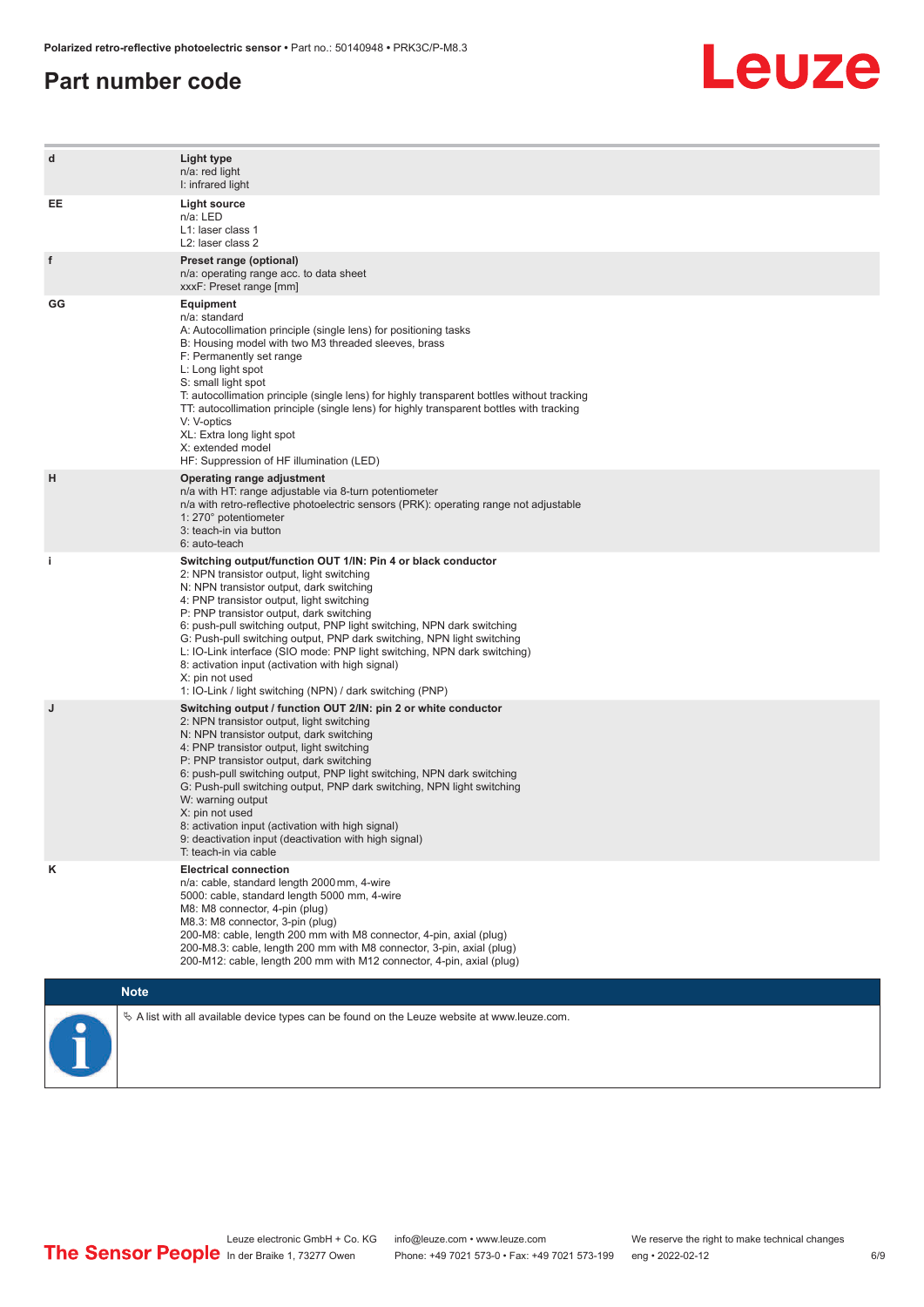### <span id="page-6-0"></span>**Notes**



### **Observe intended use!**

 $\%$  This product is not a safety sensor and is not intended as personnel protection.

 $\ddot{\phi}$  The product may only be put into operation by competent persons.

 $\%$  Only use the product in accordance with its intended use.



### **For UL applications:**

ª For UL applications, use is only permitted in Class 2 circuits in accordance with the NEC (National Electric Code).

ª These proximity switches shall be used with UL Listed Cable assemblies rated 30V, 0.5A min, in the field installation, or equivalent (categories: CYJV/ CYJV7 or PVVA/PVVA7)

### **Further information**

- Light source: Average life expectancy 100,000 h at an ambient temperature of 25 °C
- Response time: For short decay times, an ohmic load of approx. 5 kOhm is recommended
- Sum of the output currents for both outputs, 50 mA for ambient temperatures > 40 °C
- The push-pull switching outputs must not be connected in parallel.
- Use in safety-relevant applications in accordance with EN ISO 13849-1:2015, e.g. muting, protective field switchover of safety laser scanners

### **Accessories**

### Connection technology - Connection cables

|   | Part no. | <b>Designation</b> | <b>Article</b>   | <b>Description</b>                                                                                                                                |
|---|----------|--------------------|------------------|---------------------------------------------------------------------------------------------------------------------------------------------------|
| ŧ | 50130832 | KD U-M8-3A-V1-050  | Connection cable | Connection 1: Connector, M8, Axial, Female, 3-pin<br>Connection 2: Open end<br>Shielded: No<br>Cable length: 5,000 mm<br>Sheathing material: PVC  |
|   | 50130862 | KD U-M8-3W-V1-050  | Connection cable | Connection 1: Connector, M8, Angled, Female, 3-pin<br>Connection 2: Open end<br>Shielded: No<br>Cable length: 5,000 mm<br>Sheathing material: PVC |

Leuze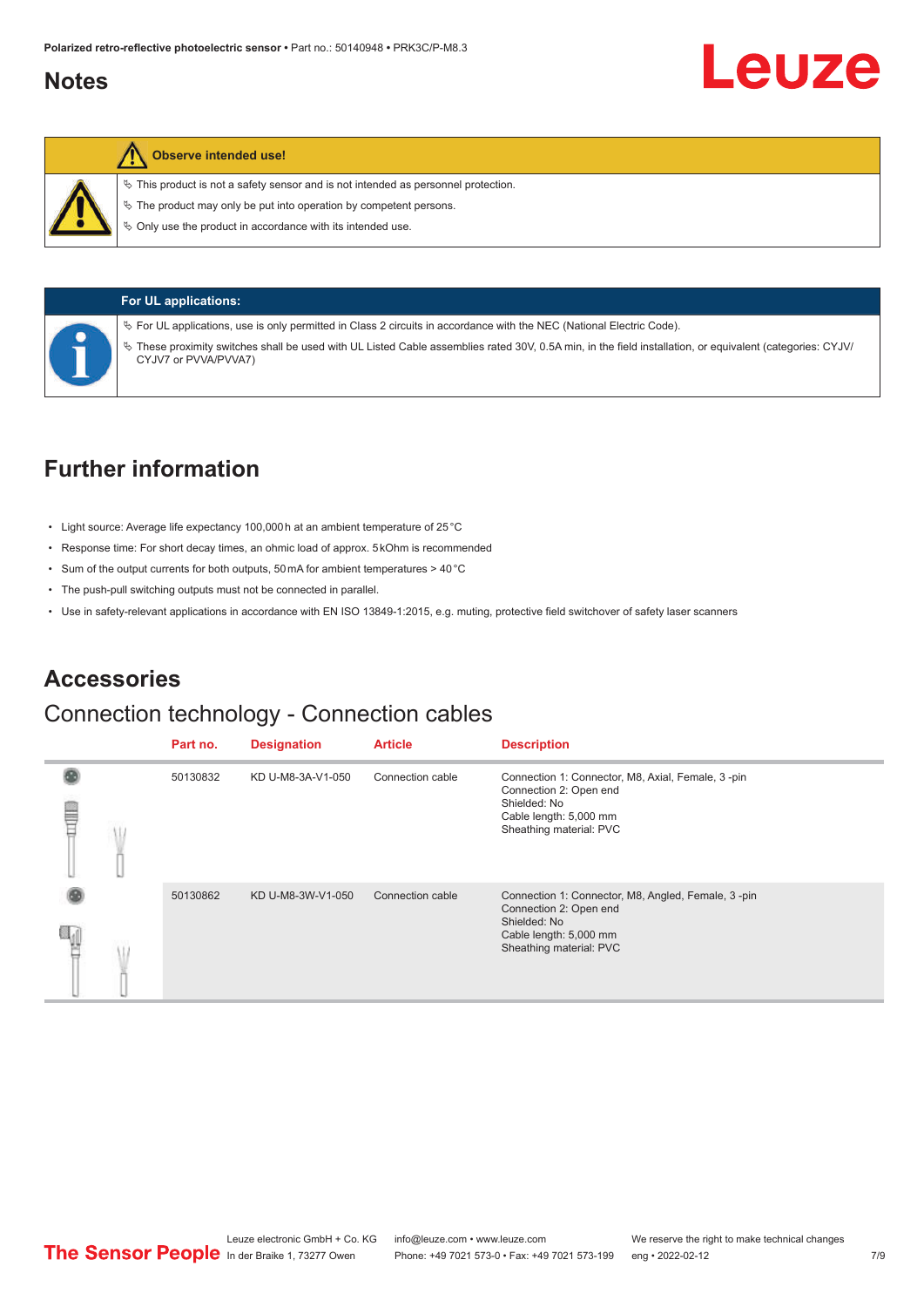## **Accessories**



## Mounting technology - Mounting brackets

| Part no. | <b>Designation</b> | <b>Article</b>  | <b>Description</b>                                                                                                                                                                       |
|----------|--------------------|-----------------|------------------------------------------------------------------------------------------------------------------------------------------------------------------------------------------|
| 50060511 | BT <sub>3</sub>    | Mounting device | Design of mounting device: Angle, L-shape<br>Fastening, at system: Through-hole mounting<br>Mounting bracket, at device: Screw type<br>Type of mounting device: Rigid<br>Material: Metal |

## Mounting technology - Rod mounts

| Part no. | <b>Designation</b> | <b>Article</b>  | <b>Description</b>                                                                                                                                                                                                                                           |
|----------|--------------------|-----------------|--------------------------------------------------------------------------------------------------------------------------------------------------------------------------------------------------------------------------------------------------------------|
| 50117255 | BTU 200M-D12       | Mounting system | Design of mounting device: Mounting system<br>Fastening, at system: For 12 mm rod, Sheet-metal mounting<br>Mounting bracket, at device: Screw type, Suited for M3 screws<br>Type of mounting device: Clampable, Adjustable, Turning, 360°<br>Material: Metal |

### Standard reflectors

| Part no. | <b>Designation</b> | <b>Article</b> | <b>Description</b>                                                                                                                                                                                                                          |
|----------|--------------------|----------------|---------------------------------------------------------------------------------------------------------------------------------------------------------------------------------------------------------------------------------------------|
| 50081283 | <b>TKS 20X40</b>   | Reflector      | Design: Rectangular<br>Triple reflector size: 2.3 mm<br>Reflective surface: 16 mm x 38 mm<br>Material: Plastic<br>Base material: Plastic<br>Chemical designation of the material: PMMA8N<br>Fastening: Through-hole mounting, Adhesive      |
| 50040820 | <b>TKS 40X60</b>   | Reflector      | Design: Rectangular<br>Triple reflector size: 4 mm<br>Reflective surface: 37 mm x 56 mm<br><b>Material: Plastic</b><br>Base material: Plastic<br>Chemical designation of the material: PMMA8N<br>Fastening: Through-hole mounting, Adhesive |

## Reflective tapes for standard applications

| Part no. | <b>Designation</b> | <b>Article</b>  | <b>Description</b>                                                                                                                                             |
|----------|--------------------|-----------------|----------------------------------------------------------------------------------------------------------------------------------------------------------------|
| 50108300 | REF 4-A-50x50      | Reflective tape | Design: Rectangular<br>Reflective surface: 50 mm x 50 mm<br><b>Material: Plastic</b><br>Chemical designation of the material: PMMA<br>Fastening: Self-adhesive |